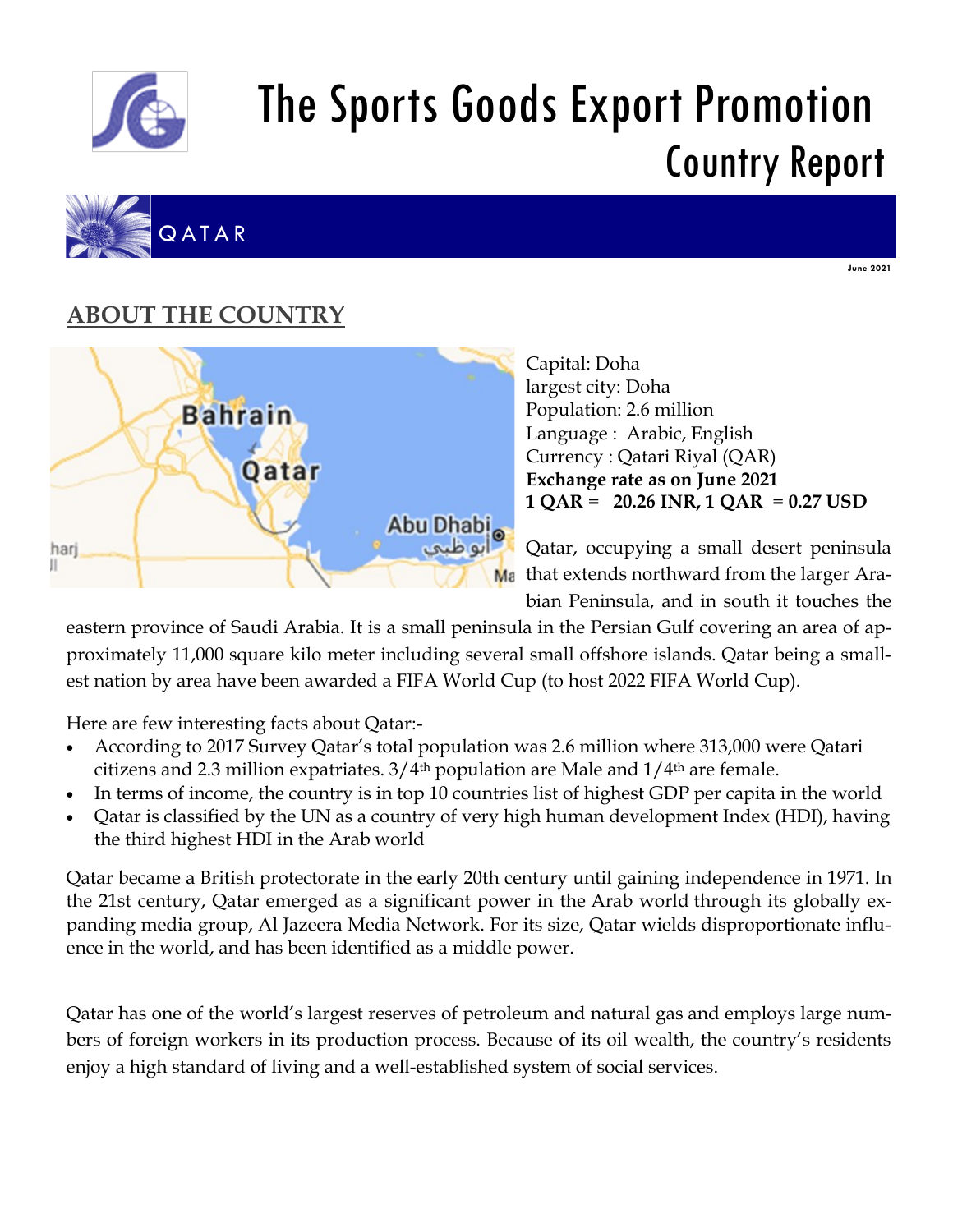### **SPORTS PLAYED IN QATAR**

Qatar's sports culture blends the traditional sports of Arabia's desert society with contemporary sports of Western origin. Popular traditional sports include Arabian horse racing, camel racing, and falconry, all rooted in the country's nomadic past.

Western sports such as basketball, golf, handball, football (soccer), swimming, table tennis, track, and volleyball are practiced widely, but primarily by the expatriate population. Football is overwhelmingly the most popular of these. In 2010 it was announced that Qatar would be the site of the finals of the World Cup football competition in 2022, making it the first Middle Eastern country scheduled to host the event.

The country also hosts several annual sporting events, of which tennis, golf, and automobile racing are the most notable. The Qatar National Sport Federation, founded in 1961, serves as an organizing body for sports education. Qatar made its Olympic debut at the 1984 Summer Games.

### **India and Qatar Relations**

**India-Qatar cooperation in diverse** sectors has been steadily growing in an excellent framework provided by historically close ties and regular and substantive engagement, including at the highest levels of the two Governments. The large, diverse, accomplished and highly regarded Indian community is making an important contribution to Qatar's progress and in nurturing the bonds of deep-rooted friendship and multi-faceted cooperation between the two countries.

#### **Commercial & Investment Relations**

India's bilateral trade with Qatar in 2018-19 was US\$ 12.33 billion. India's export to Qatar during 2018-19 was US\$ 1.61 billion and India's import from Qatar was US\$ 10.72 billion. However due to pandemic there is a decrease in trading from both the countries. India's export during 2019-20 and 2020-21 (April to February) was US\$ 1.26 Billion and US\$ 1.14 Billion . And India's Import from Qatar was US\$ 9.68 Billion in 2019-20 and US\$ 7.07 Billion in 2020-21 (April to February).

Qatar's key exports to India include LNG, LPG, chemicals and petrochemicals, plastics, and aluminium articles, while India's key exports to Qatar include cereals, copper articles, iron and steel articles, vegetables, fruits, spices, and processed food products, electrical and other machinery, plastic products, construction material, textiles & garments, chemicals, precious stones and rubber.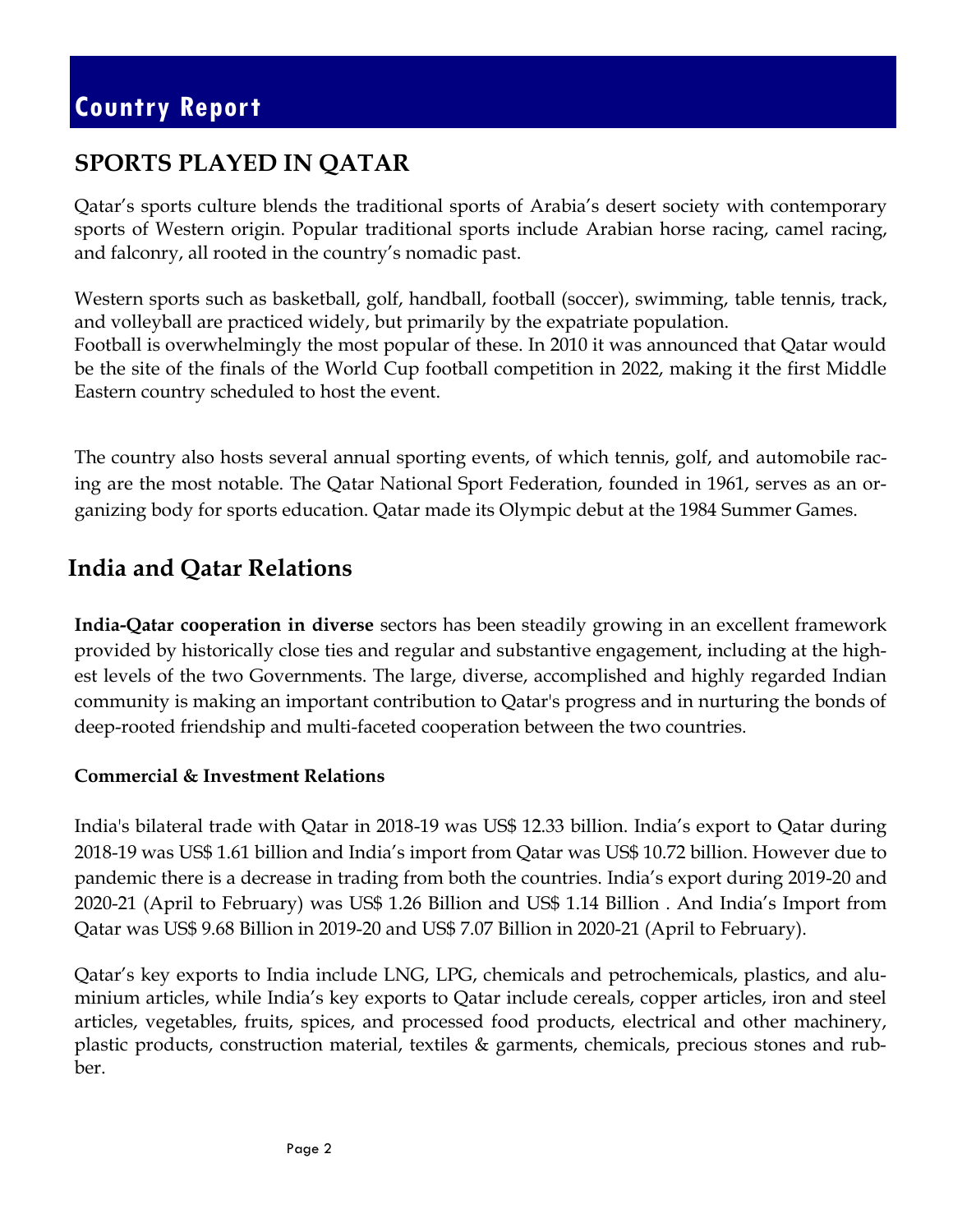India is among the top three largest export destinations for Qatar (Japan and South Korea being the other two) and is also among the top three sources of Qatar's imports, along with China and Japan.

Though the balance of trade continues to be heavily in Qatar's favour, there has been a substantial growth in India's exports to Qatar in the last few years mainly owing to the blockade of Qatar by its neighboring countries and by opening of direct shipping lines linking Indian ports with Qatar.

According to the Qatar Chamber of Commerce and Industry (QCCI), there are over 6000 big and small Indian companies operating in Qatar. Indian companies are today pursuing collaborations in various sectors like infrastructure, communications and information technology, energy and other areas in Qatar.

#### **Trade Agreement between India and Qatar**

A Framework Agreement on Economic Cooperation between Republic of India and Gulf Cooperation Council (Bahrain, Kuwait, Oman, Qatar, Saudi Arabia & UAE) was signed on 25th August, 2004. The Framework Agreement provided that both the parties shall consider ways and means for extending and liberalizing the trade relations and also for initiating discussions on the feasibility of a Free Trade Agreement between them.

Accordingly, negotiations commenced with GCC. Two rounds of negotiations have been held so far in 2006 and 2008. Third round has not taken place as GCC has deferred its negotiations with all countries and economic groups and is currently reviewing its negotiations with all countries and economic groups. Efforts are being made at various bilateral/multilateral forums for early resumption of the negotiations.

\*\*\*\*\*\*\*\*\*\*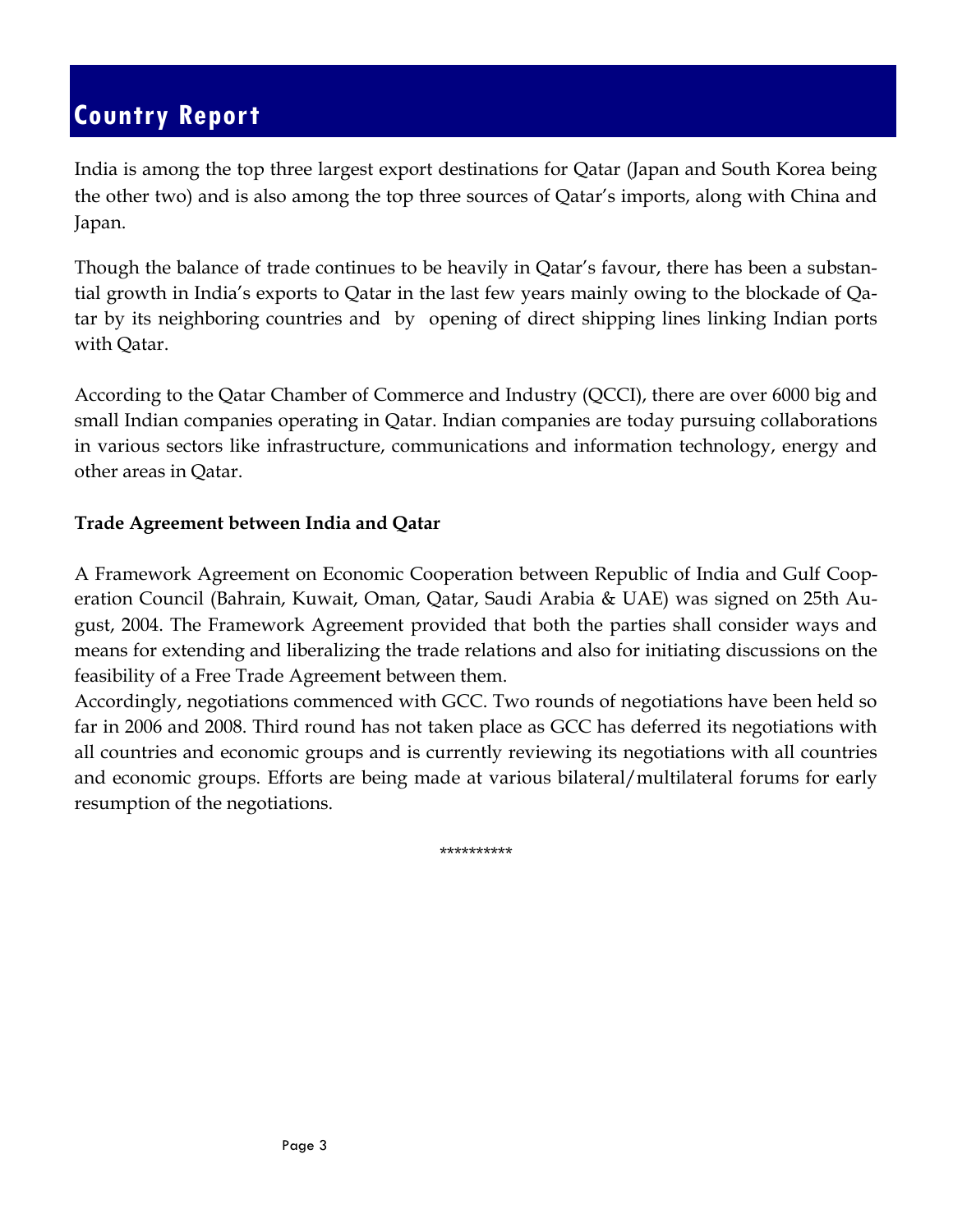Import of Toys and Sports Goods (9503, 9504, 9505, 9506, 9507, 9508) by the Qatar from world and India's position is shown in below tables **(In USD Million)** :

#### **9503 wheeled toys; dolls; puzzles of all kinds**

| <b>Rank</b>    | <b>Exporters</b> | Imported value in 2017 | Imported value in 2018 | Imported value in 2019 |
|----------------|------------------|------------------------|------------------------|------------------------|
|                | World            | 37.86                  | 39.32                  | 34.58                  |
| 1              | China            | 31.72                  | 31.52                  | 28.65                  |
| $\overline{2}$ | USA              | 1.64                   | 1.78                   | 1.69                   |
| 3              | Viet Nam         | 0.78                   | 0.93                   | 0.69                   |
| 4              | Italy            | 0.50                   | 0.95                   | 0.63                   |
| 5              | Indonesia        | 0.27                   | 0.48                   | 0.52                   |
| 6              | Czech Republic   | 0.32                   | 0.45                   | 0.47                   |
| 7              | Hungary          | 0.22                   | 0.19                   | 0.36                   |
| 8              | Hong Kong        | 0.42                   | 1.05                   | 0.29                   |
| 9              | UK               | 0.33                   | 0.24                   | 0.26                   |
| 10             | Taipei, Chinese  | 0.17                   | 0.23                   | 0.23                   |
| 16             | India            | 0.07                   | 0.07                   | 0.04                   |

#### **9504 Video game consoles, table or parlour games, bowling alley equip.**

| <b>Rank</b> | <b>Exporters</b> | Imported value in 2017 | Imported value in 2018 | Imported value in 2019 |
|-------------|------------------|------------------------|------------------------|------------------------|
|             | World            | 119.42                 | 132.47                 | 110.89                 |
| 1           | China            | 83.27                  | 90.03                  | 69.97                  |
| 2           | USA              | 18.32                  | 18.95                  | 17.65                  |
| 3           | Italy            | 2.76                   | 5.17                   | 6.61                   |
| 4           | UK               | 7.26                   | 7.07                   | 6.10                   |
| 5           | <b>Hungary</b>   | 0.55                   | 0.02                   | 2.45                   |
| 6           | Netherlands      | 0.50                   | 3.29                   | 2.04                   |
| 7           | Australia        | 1.24                   | 1.31                   | 1.56                   |
| 8           | <b>India</b>     | 0.62                   | 1.41                   | 1.20                   |
| 9           | Spain            | 0.25                   | 0.78                   | 0.71                   |
| 10          | France           | 1.02                   | 0.71                   | 0.47                   |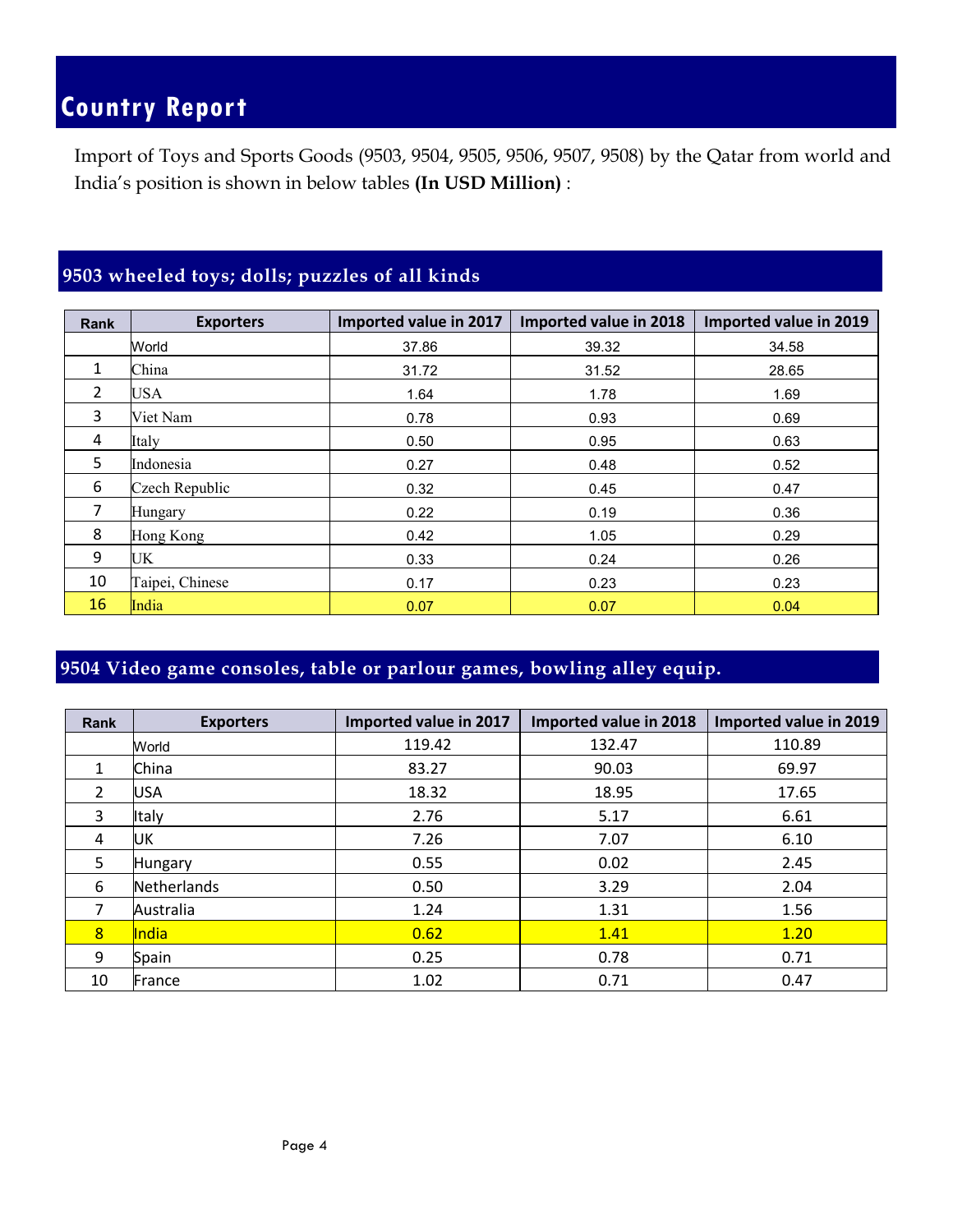### **Festival, carnival or other entertainment articles**

| <b>Rank</b>    | <b>Exporters</b> | Imported value in 2017 | Imported value in 2018 | Imported value in 2019 |
|----------------|------------------|------------------------|------------------------|------------------------|
|                | World            | 5.59                   | 3.51                   | 4.78                   |
| 1              | China            | 1.48                   | 2.22                   | 2.22                   |
| $\overline{2}$ | Spain            | 3.20                   | 0.40                   | 1.64                   |
| 3              | <b>USA</b>       | 0.30                   | 0.30                   | 0.41                   |
| $\overline{4}$ | India            | 0.02                   | 0.11                   | 0.14                   |
| 5              | Italy            | 0.05                   | 0.28                   | 0.08                   |
| 6              | Thailand         | 0.04                   | 0.08                   | 0.06                   |
| 7              | Croatia          | 0.00                   | 0.00                   | 0.05                   |
| 8              | Oman             | 0.00                   | 0.00                   | 0.03                   |
| 9              | Kuwait           | 0.00                   | 0.00                   | 0.03                   |
| 10             | UK               | 0.09                   | 0.08                   | 0.03                   |

### **9506 All kinds of sports equipment**

| <b>Rank</b>    | <b>Exporters</b> | Imported value in 2017 | Imported value in 2018 | Imported value in 2019 |
|----------------|------------------|------------------------|------------------------|------------------------|
|                | World            | 43.44                  | 33.25                  | 39.31                  |
| 1              | China            | 15.44                  | 12.50                  | 13.75                  |
| $\overline{2}$ | <b>USA</b>       | 6.81                   | 5.16                   | 5.43                   |
| 3              | Italy            | 3.70                   | 4.41                   | 4.54                   |
| 4              | Australia        | 0.16                   | 0.09                   | 2.64                   |
| 5              | UK               | 1.74                   | 1.42                   | 1.99                   |
| 6              | Taipei, Chinese  | 3.27                   | 2.67                   | 1.92                   |
| 7              | Japan            | 0.09                   | 0.00                   | 1.29                   |
| 8              | Spain            | 0.72                   | 0.53                   | 0.91                   |
| 9              | Slovakia         | 0.71                   | 0.59                   | 0.87                   |
| 10             | Turkey           | 0.10                   | 1.05                   | 0.80                   |
| 12             | India            | 0.33                   | 0.17                   | 0.62                   |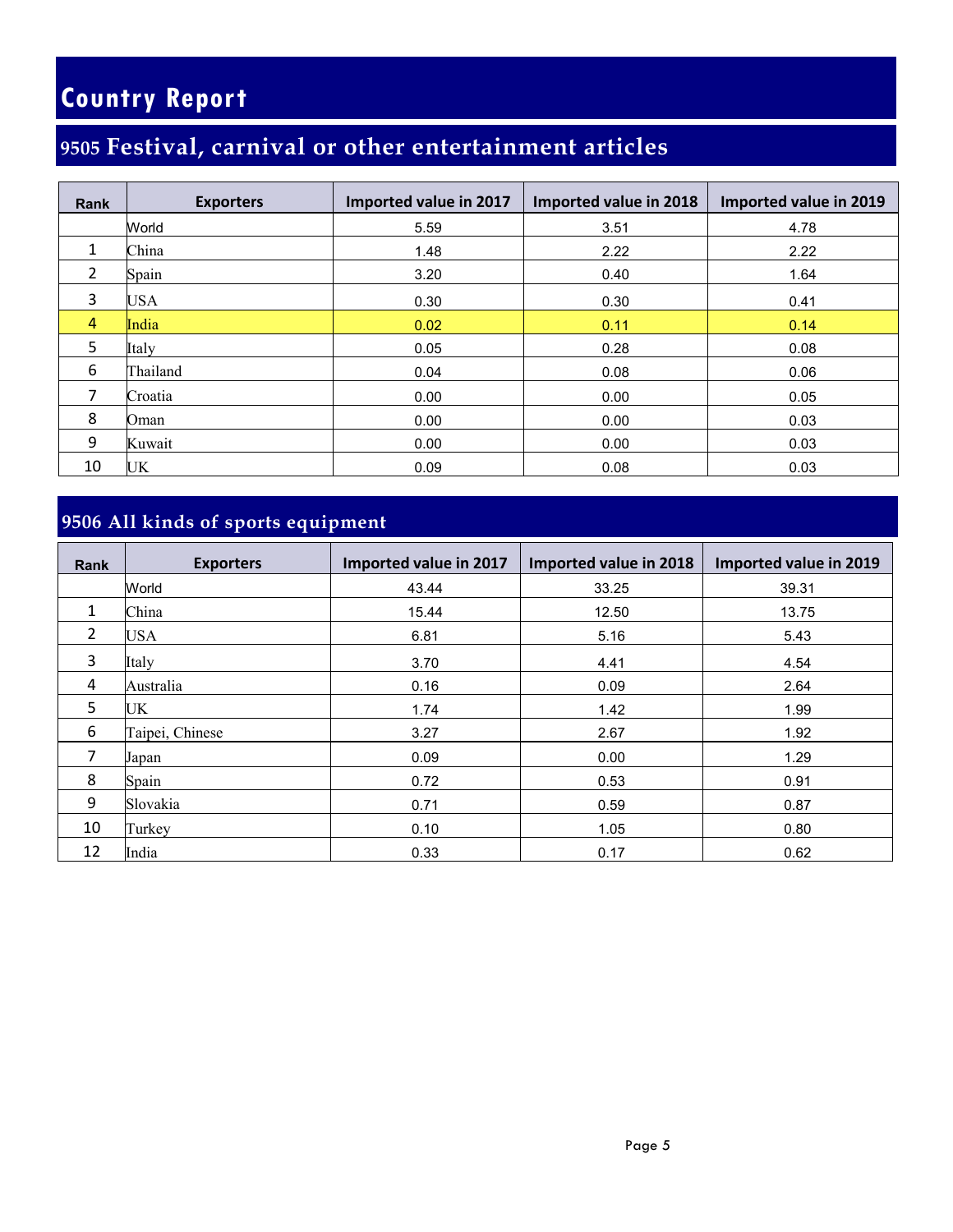#### **9507 rods, fish-hooks etc, hunting or shooting requisites**

| <b>Rank</b>   | <b>Exporters</b>  | Imported value in 2017 | Imported value in 2018 | Imported value in 2019 |
|---------------|-------------------|------------------------|------------------------|------------------------|
|               | World             | 0.95                   | 0.71                   | 1.20                   |
| 1             | China             | 0.42                   | 0.49                   | 0.70                   |
| $\mathcal{P}$ | Japan             | 0.10                   | 0.04                   | 0.20                   |
| 3             | Italy             | 0.02                   | 0.00                   | 0.08                   |
| 4             | Malaysia          | 0.05                   | 0.04                   | 0.06                   |
| 5             | Republic of Korea | 0.11                   | 0.00                   | 0.05                   |
| 6             | Estonia           | 0.00                   | 0.00                   | 0.04                   |
| 7             | Philippines       | 0.04                   | 0.00                   | 0.03                   |
| 8             | Australia         | 0.01                   | 0.00                   | 0.02                   |
| 9             | USA               | 0.09                   | 0.04                   | 0.02                   |
| 10            | Thailand          | 0.00                   | 0.00                   | 0.01                   |

\*India could not find its space in top 25 list.

### **Roundabouts, swings, shooting galleries and other fairground**

| Rank           | <b>Exporters</b> | Imported value in 2017 | Imported value in 2018 | Imported value in 2019 |
|----------------|------------------|------------------------|------------------------|------------------------|
|                | World            | 16.29                  | 7.44                   | 7.66                   |
| $\mathbf{1}$   | Germany          | 1.10                   | 0.00                   | 4.71                   |
| $\overline{2}$ | Austria          | 0.95                   | 0.00                   | 0.46                   |
| 3              | Malaysia         | 0.04                   | 0.00                   | 0.35                   |
| 4              | China            | 1.61                   | 0.90                   | 0.32                   |
| 5              | Italy            | 4.02                   | 1.27                   | 0.28                   |
| 6              | Turkey           | 0.22                   | 0.03                   | 0.28                   |
| 7              | <b>USA</b>       | 2.87                   | 1.07                   | 0.28                   |
| 8              | Portugal         | 0.00                   | 0.02                   | 0.26                   |
| 9              | Belgium          | 0.03                   | 0.00                   | 0.17                   |
| 10             | Canada           | 0.30                   | 2.48                   | 0.17                   |
| 15             | <b>India</b>     | 0.14                   | 0.00                   | 0.02                   |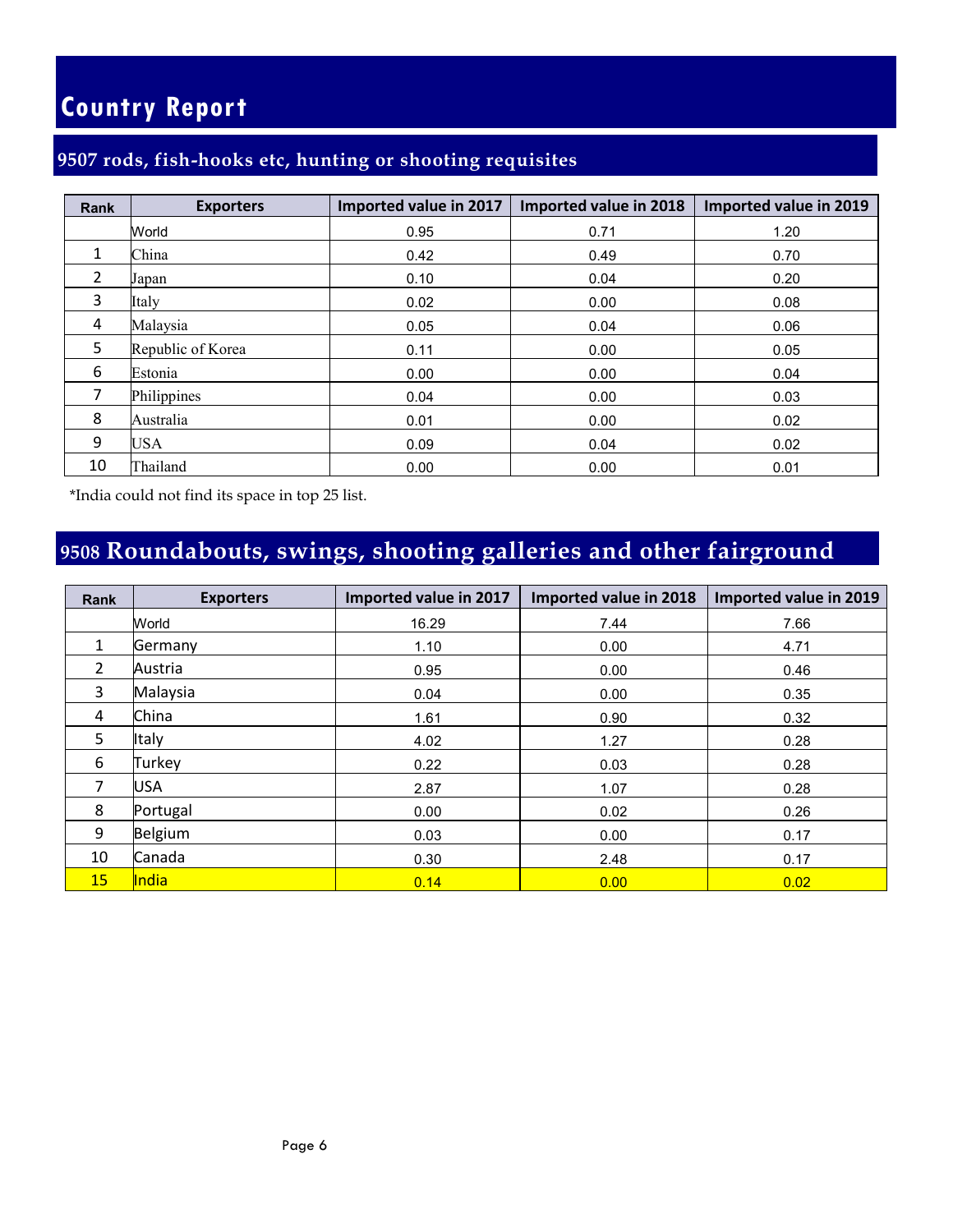#### **POPULAR SPORTS STORES IN QATAR**

**Olympia Sports-** In 1972, Olympia Sports established its first retail outlet in the old Misheireb region of Doha, Qatar. Since then, Olympia Sports has expanded operation to multiple outlets across prominent and lively locations in Qatar. Olympia Sports deals in all kinds of sports item and accessories.

**Sports Corner** - Sports Retail Company established in 1979. And in 4 decades it has become one of the Qatar's best retailer and distributor of world's all Sports Brands. Since 1979, they have been catering to the needs of sports and fitness industry of Qatar thus enabling people to lead a healthy life. Sports Corner has 13 sports and fitness stores across Qatar, provide its customer range of sports items. they have a large portfolio of globally recognized sports and lifestyle brands and they possess exclusive state-of-the-art showrooms at the prominent shopping malls of Qatar. Recently added fitness showrooms in Al Wakra and Salwa Road.

**Future Marketing & Trading Company** - Future Marketing and Trading is the Leading Company in the State of Qatar to Introduce Health and Fitness awareness to the people. They are in Fitness and healthcare. They claim they are the largest supplier and market leader in the state of Qatar supplying healthcare solutions and equipment to hypermarkets, commercial and residential compounds.

#### **POPULAR TOYS STORES IN QATAR**

**Toymax** is a wholesale toy supply company. They supply kids toys to Qatar market since 20 1 1, Toymax showroom is located at Barwa village and storage yard at GVVC Logistics. Toymax is well experienced and a pioneer in managing regular sales & promotions.

**Kiddy Zone** Franchise was launched in the year 2006 by Qatar National Trading Company, Kiddy Zone has firmly established itself as Qatar's most successful toy stores possessing a reputation for excellent service, pleasant in-store environment and diverse collection of quality toys for a discerning clientele. Currently, Kiddy Zone operates 15 stores across Qatar, United Arab Emirates and Oman located in the most reputed shopping malls serving an estimated footfall of 100,000,000 per annum.

**Toys4me** is a multi-brand toys shop, offering the latest toys for children of all ages. From arts & crafts to educational and building toys, Toys4me offers an unparalleled range of toys for girls, boys and toddlers. In addition to toys & games, Toys4Me offers several other entertainments including events and activities offered by the staff for customers in store.